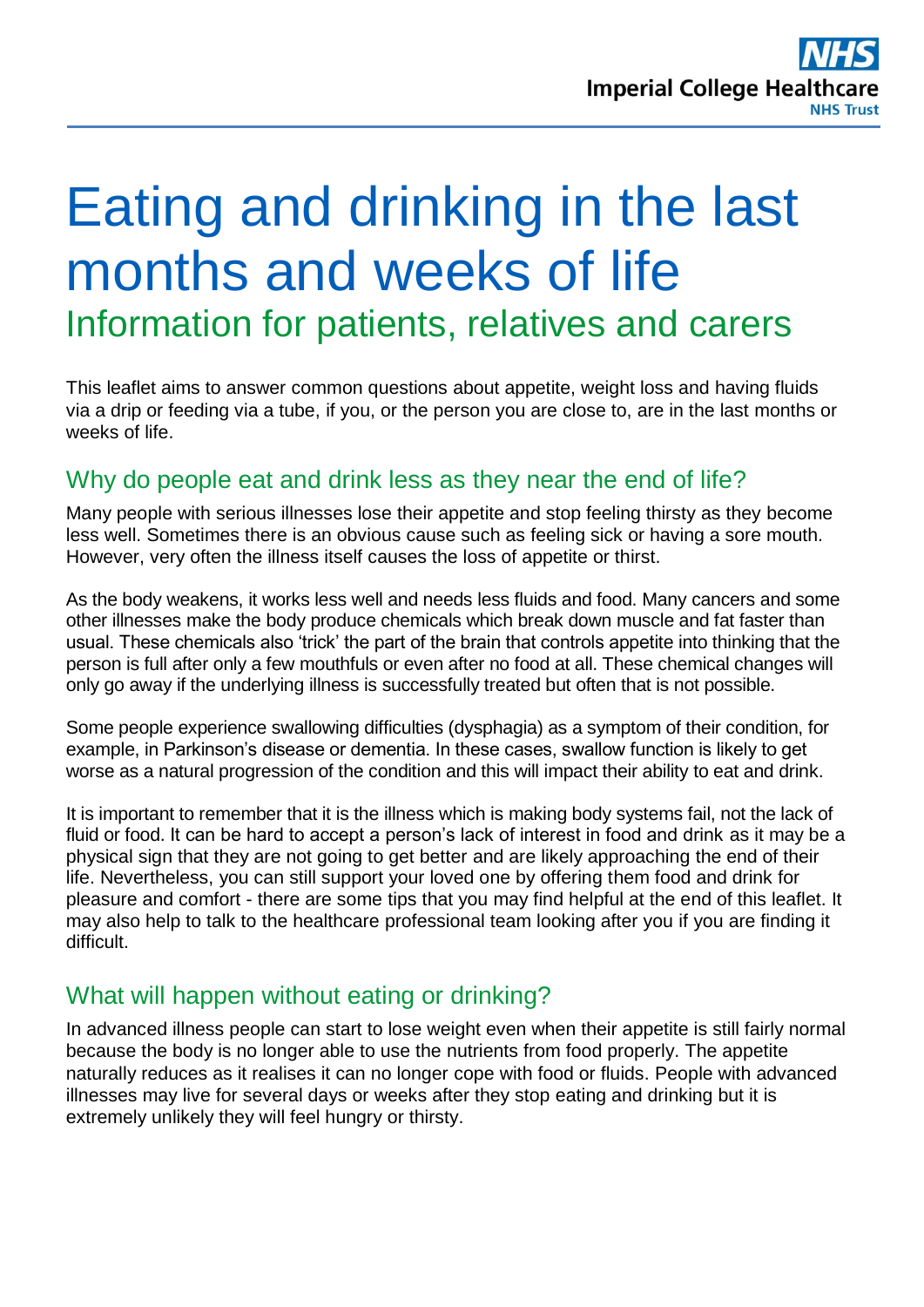# How can I help a dry mouth?

A dry mouth is a common problem at any stage of illness and this feeling is quite different from feeling thirsty. Medicines such as saliva sprays, gels and chewing gum may be helpful in relieving a dry mouth, as can using mouth care sponges dipped in water (or a favourite drink).

To stop a dry mouth developing in the first place it is important to remember to brush your teeth twice a day with a toothbrush and consider using a mouthwash too. This is particularly important if someone has no teeth.

# What about fluid or food via a 'tube' or 'drip'?

Sometimes fluid given via a drip may help but these treatments need to be regularly reviewed. In the last few days or hours of life the body often cannot handle fluid appropriately, so giving drips can sometimes cause side effects, such as 'chestiness' or noisy breathing, as well as swelling of the arms or legs.

Feeding into a vein is very rarely done. When it is, it is for short periods of time in an illness where the person is expected to recover. It is not helpful for people with advanced illnesses where recovery is unlikely and it can, in some situations, cause harm.

Feeding via a tube through the nose into the stomach (nasogastric tube) or directly through a hole into the stomach (gastrostomy) is possible for some people who have an appetite but are not able to eat properly. Again, this is only done in specific circumstances and is not helpful to people with advanced illnesses where recovery is unlikely.

We know from research that neither fluid drips nor tube feeding will make people with advanced cancer or other advanced illness put on weight or live any longer. For most people with only days or hours to live, their body systems are shutting down and they are unable to utilise any food or fluid that is given to them. We know that they do not experience thirst or hunger.

# What will happen if I am already fed by tube? Will this be stopped?

As someone becomes less well, their appetite reduces and their body becomes unable to process food. Complications such as regurgitation (food rising up from the stomach and into the mouth), sickness and food spilling over into the lungs (aspiration) can occur. At this point decisions may be made about whether tube feeding should continue.

Of course, if you are able to make your own decisions you have the right at any time to say that you want to stop being fed through the tube.

If you become too ill to make that decision, the healthcare professionals looking after you will make a careful assessment and discuss with those close to you what the right thing to do is. The ultimate responsibility for decisions about starting and stopping tube feeding rests with the senior doctor who is caring for you or your loved one.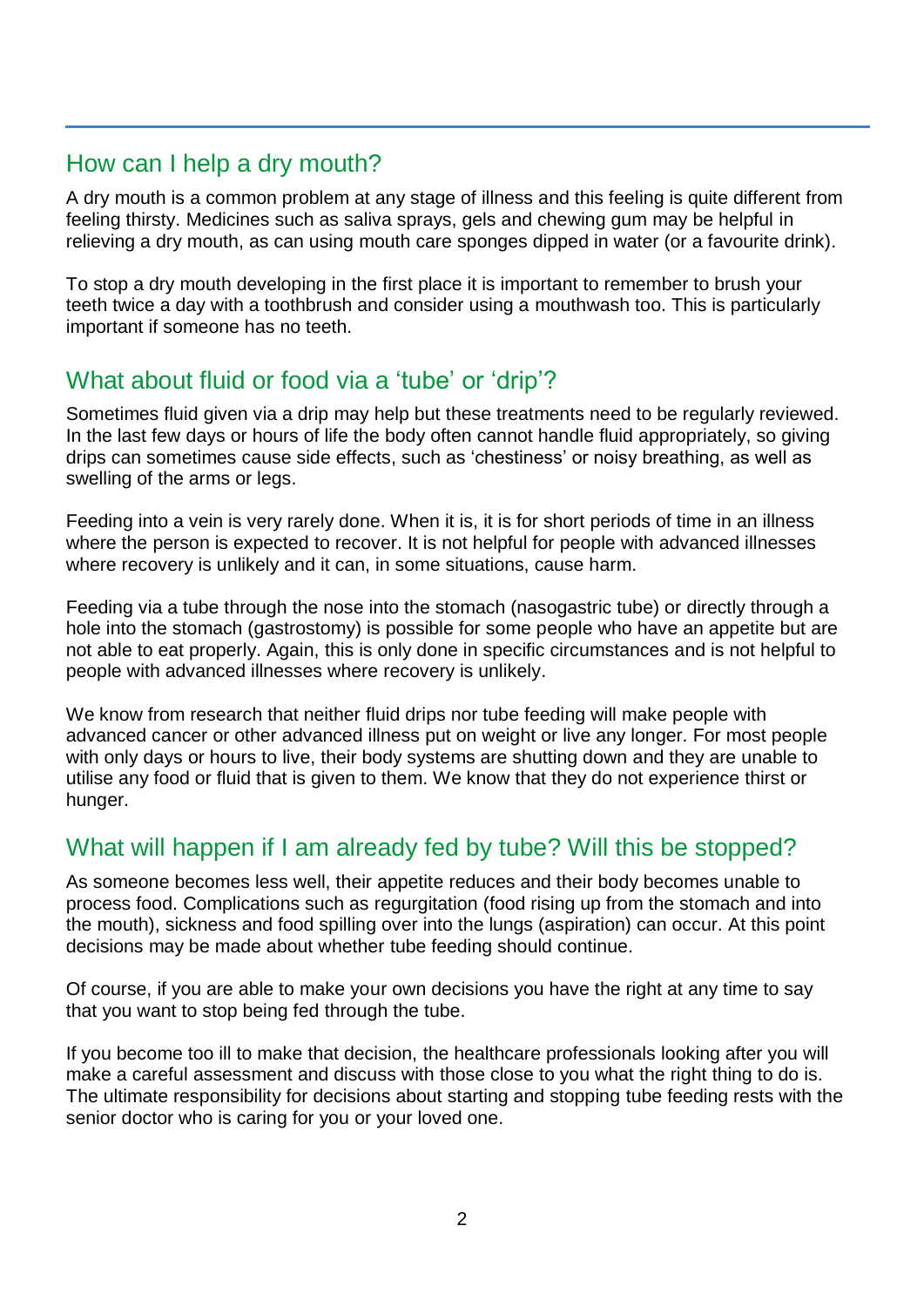Remember, no decision is final and any decision that is made can always be reviewed. The medical team looking after you will always monitor the situation and discuss it on a regular basis.

# Are there any medications that can help with appetite or weight gain?

Some medications, such as steroids and progestogens, can help boost appetite but often the effect is only temporary. These treatments can also have side effects so your medical team will advise whether or not they are appropriate for you.

# Tips to support eating and drinking if you or someone close to you is unwell

- Try small meals or snacks spread out over the day rather than large meals
- Don't worry too much about balanced meals, eat what you feel like having
- It might be helpful to talk to our dietitian about different sorts of meals and foods. The dietitian may recommend food supplements such as Ensure® and Fortisip® which you can get on prescription
- A favourite drink can be frozen as an ice lolly or ice chips this can be easier to suck on than trying to drink liquids
- If you want to continue drinking liquids, often just a few sips at a time is all that is wanted. The discomfort and risks associated with eating and drinking can sometimes be reduced by changing the texture (thickness/runniness) of food and fluids and using other strategies such as supporting people to sit upright and get out of bed for meals if it is comfortable and safe for them. Our speech and language therapists can advise on this so please ask the doctors and nurses looking after you or your loved one to refer you for advice
- Trying to feed someone who is not swallowing can be harmful and can feel like an added pressure to someone who is already unwell. Offer food and drink at regular intervals but stop if they are too drowsy, not opening their mouth in response to the cup or spoon, or not swallowing or emptying their mouth. Try and clean their mouth at the end of a meal in case any residues are left
- Consider discussing eating and drinking with the person who is unwell, acknowledge that you support them with their wishes and be guided by them on what they wish to eat and drink
- Gentle exercise can help slow muscle loss; a physiotherapist can advise you further

## How we can help

This is likely to be a difficult time for you and your loved ones. Nurses, doctors and other staff are there to help you work through your worries and concerns and to offer you care and support. Please talk to us if there is anything on your mind.